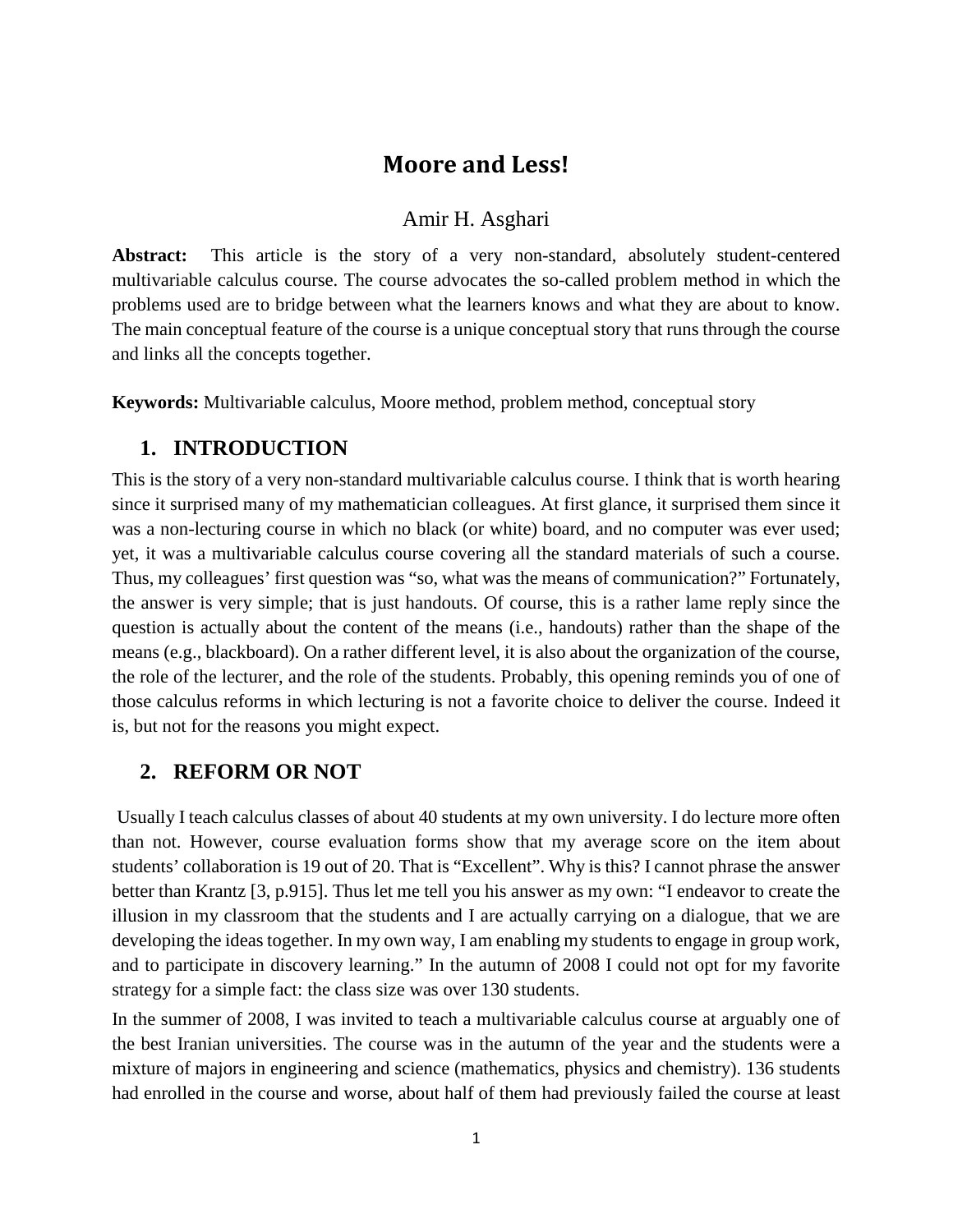once. The following table shows the number of students in three categories: First-timers, Secondtimers, and Multi-timers (i.e., students who failed the course more than twice.)

| First-timers | Second-timers | Multi-timers | ''otai       |
|--------------|---------------|--------------|--------------|
|              | ∼             |              | . F<br>1 J U |

The table itself shows a rough estimate of the ability (and perhaps motivation) of the students enrolled in the course. To have a more realistic idea it would be informative to know that one of the students had failed the course five times, and one of the first-timers was a silver medalist of the International Mathematical Olympiad (IMO.)

I had a summer ahead of me to find an answer for the most obvious question one might ask: What kind of lecturing works for such a class? My favorite strategy did not seem to be practical. Who would be involved in a dialogue in a class of 136 students with such diverse knowledge, ability, and motivation? How could a student discover what he or she had been told before? Last but not least, how could I encourage students to attend the class where students' attendance is a big issue even in classes of smaller size? I found a solution that solved the problem of students' attendance to a substantial extent, left intact the idea of discovery learning, and encouraged students to dialogue with each other. The **Moore Method** gave me the initial idea of the solution. Also, it implicitly supported me to put into practice an extremely non-traditional approach where traditions are highly ubiquitous. However, I changed the Method to such a great extent that one can hardly recognize Moore anymore.

# **3. MOORE OR NOT**

The mission of the Moore Method (modified or not) is to **do** mathematics [6]. I have strong sympathy with this mission. However, I could hardly adhere to the Method and all its aspects. First, I would not train my students to become research mathematician for the obvious reasons that only a few of them were students of mathematics, and many of them (at least half) wished just to pass the course more than anything else.

Second, calculus could not be a full-fledge theorem proving course since there are much more to calculus than proving theorems. However, calculus is one of the best courses for cultivating "plausible arguments" [5] during which new concepts might be borne, developed and crystallized. This means calculus is an "open subject" [1], where students see why, first on a plausible ground, and then by actual proofs. I may hope for the latter since they have already experienced what they have to prove.

Third, calculus could not start with a list of definitions followed by "Exercises on the Definitions" [1]. Students need to learn how to calculate since the course is called calculus! But, calculations are severely limited if only done by reference to definitions. Moreover, students also need to understand "the meanings of the definitions" [1]. But, meanings are also severely limited if only referred to a single definition. Thus, whichever way the course goes we need a set of theorems to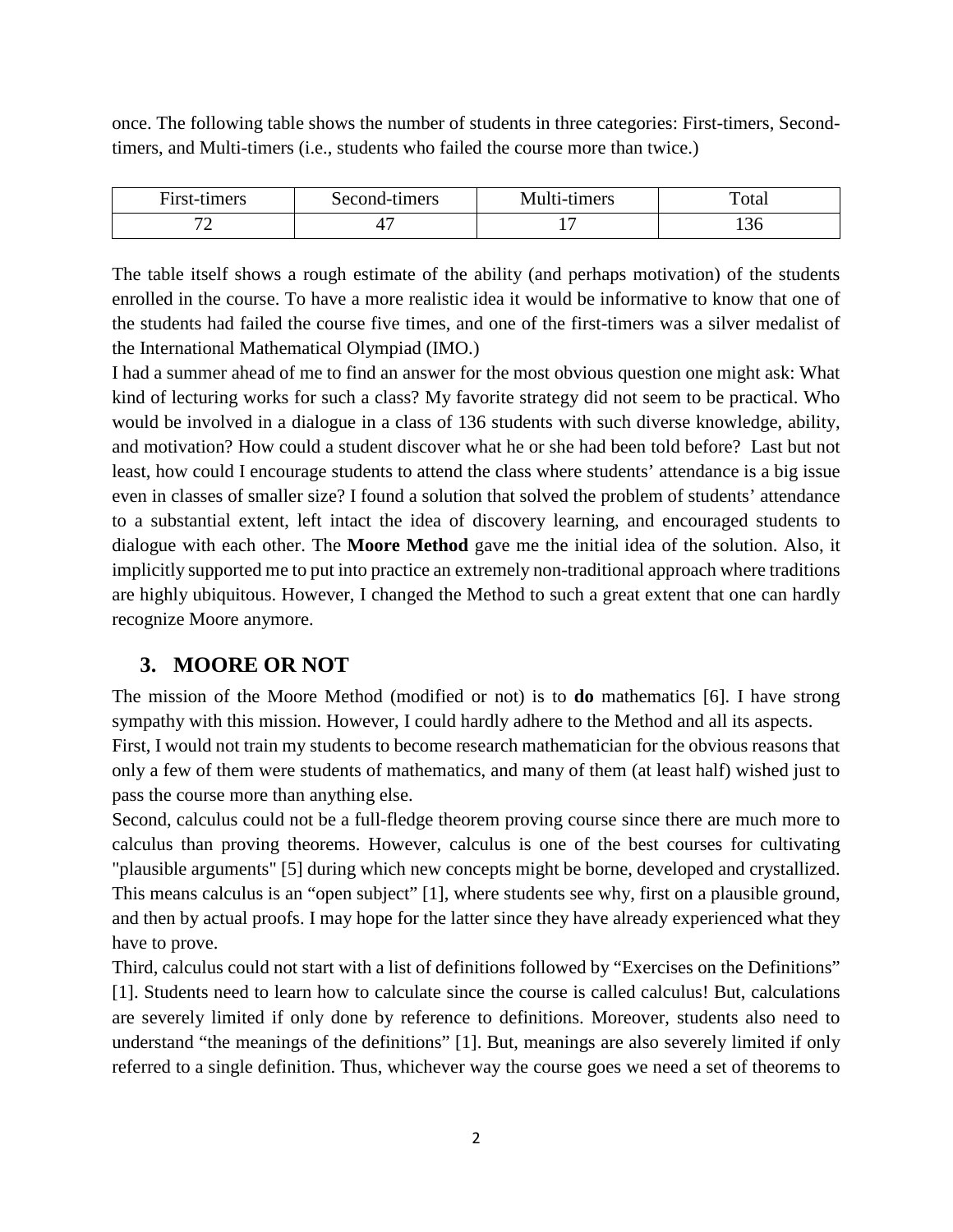advance towards meaningful calculations and calculated meanings. This brings us back to the second point in particular, and to the mission of the Moore Method in general.

The mission of the Moore Method is to do mathematics. But, "to do mathematics" could have many different interpretations. I had to choose one for the course and I chose it to mean "to solve problems" since "the problem method is, I am convinced, the way to teach everything. It teaches technique and understanding" [2, p.852]. However, the problem method has its own problems; the main one is a version of the so-called Meno's paradox [4]: how can students solve a problem about something when they do not know what it is? The answer is deeply rooted in the teaching philosophy that I advocate.

## **4. The TWO PRINCIPLES OF TEACHING**

The principles that I espouse are those of phenomenographical view of teaching: "building a relevance structure" and "employing the architecture of variation" [4]. Adhering to the first principle I "should stage situations for learning in which students meet new abstractions, principles, theories, and explanations through events that create a state of suspense. The events…serve to present a shadowy whole, a partial understanding that demands completion and challenges the learner to accomplish it. The whole needs to be made more distinct, and the parts need to be found and then fitted into place, like a jigsaw puzzle that sits on the table half-finished inviting the passerby to discover more of the picture." [4, p.180] According to the first principle, the problems of the course should be inviting, challenging, and part of an interrelated whole. To do this, each problem should have several aspects, some partially coincident with what the learners have already learned, and some related to what the learners are about to learn. Here is the second principle as a natural component of the first: "There has to be a dimension of variation, which is to say that the variation has to be applied to something that might otherwise be fixed, taken for granted."[4, p.185] To put it simply, the second principle says that each problem might bring about different aspects of the concept(s) involved, though not necessarily at the same time. Thus we can choose to focus on some aspects while the other aspects are in the background; then the latter comes to the fore and the former recedes into the background.

I had a summer ahead of me to design my course around those two principles of teaching. The result was the outline of a "conceptual story" that was completed during the course.

## **5. THE STORY OF A STORY**

To plan the story of the course I strictly followed a general rule: each session should meaningfully arise from the previous sessions and should also meaningfully lead to the next sessions. It was why I called it "story". Here I tell the outline of the first eight sessions of story. Consider that more often than not, the main characters start playing their roles before being named.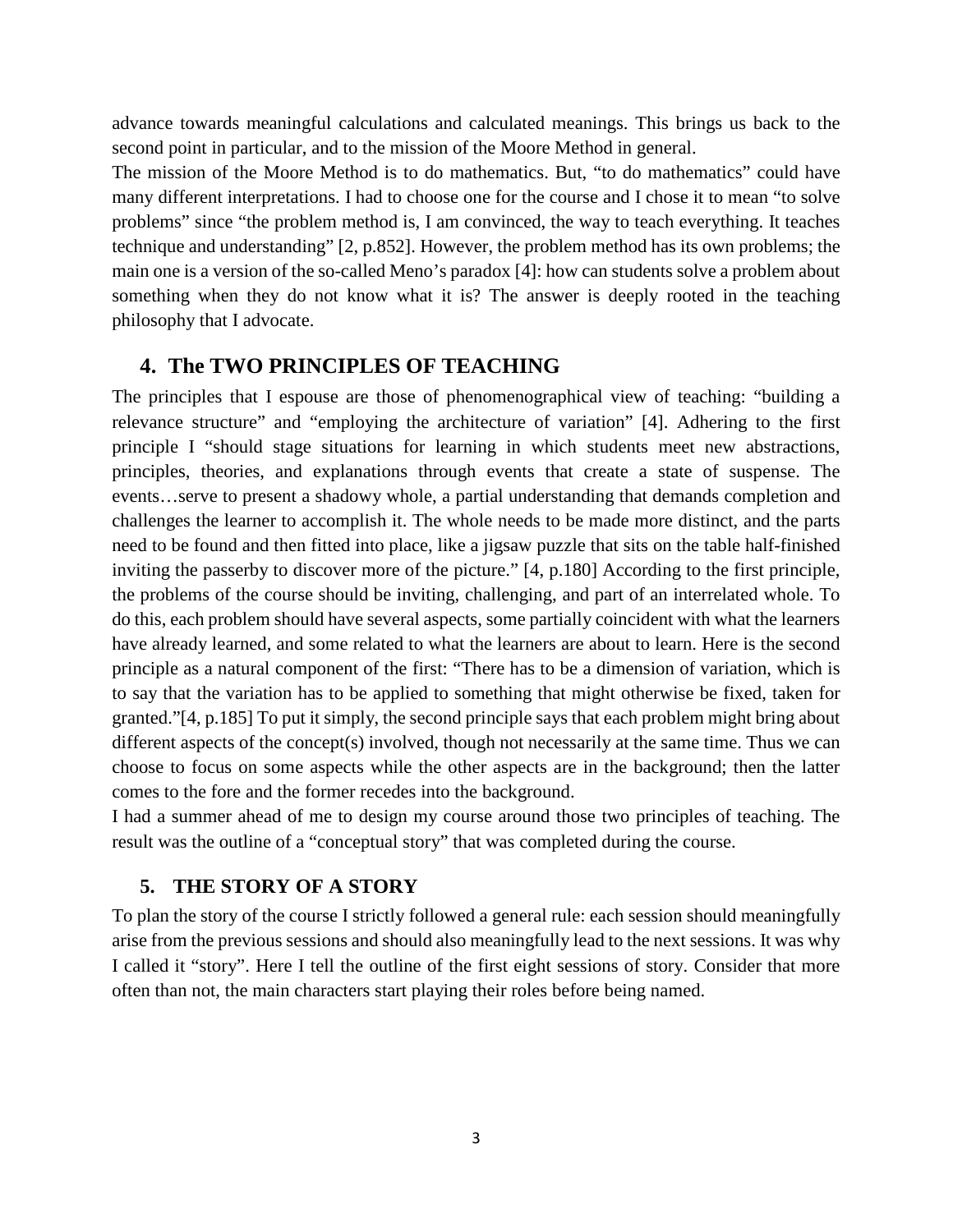## **Sessions 1 and 2, first handout**

Surprisingly (for most of my colleagues and probably for the readers of this story), the first idea was the idea of constrained optimization. The first problem was the following taken from Polya [5, p.122]:

Given two points and a straight line, all in the same plane, both points on the same side of the line. On the given straight line, find a point from which the segment joining the two given points is seen under the greatest possible angle.



**Figure 1. Looking for the best view**

On the same handout, students *could read the outline of Polya's own solution to the problem*. The outline demanded completion by which students came to understand and argue for the following figure [5, 124]:



**Figure 2. Intersecting circles do not work. The tangent circle does.**

For example, they should "argue that intersecting circles do not work since an inner circle that intersects the given line yields a greater angle."

The highlights of Polya's solution for the first problem are:

Introducing a function of two variables (angle as the function of a variable point in the *plane*); level curves of the function where it remains constant (an arc of circle); and more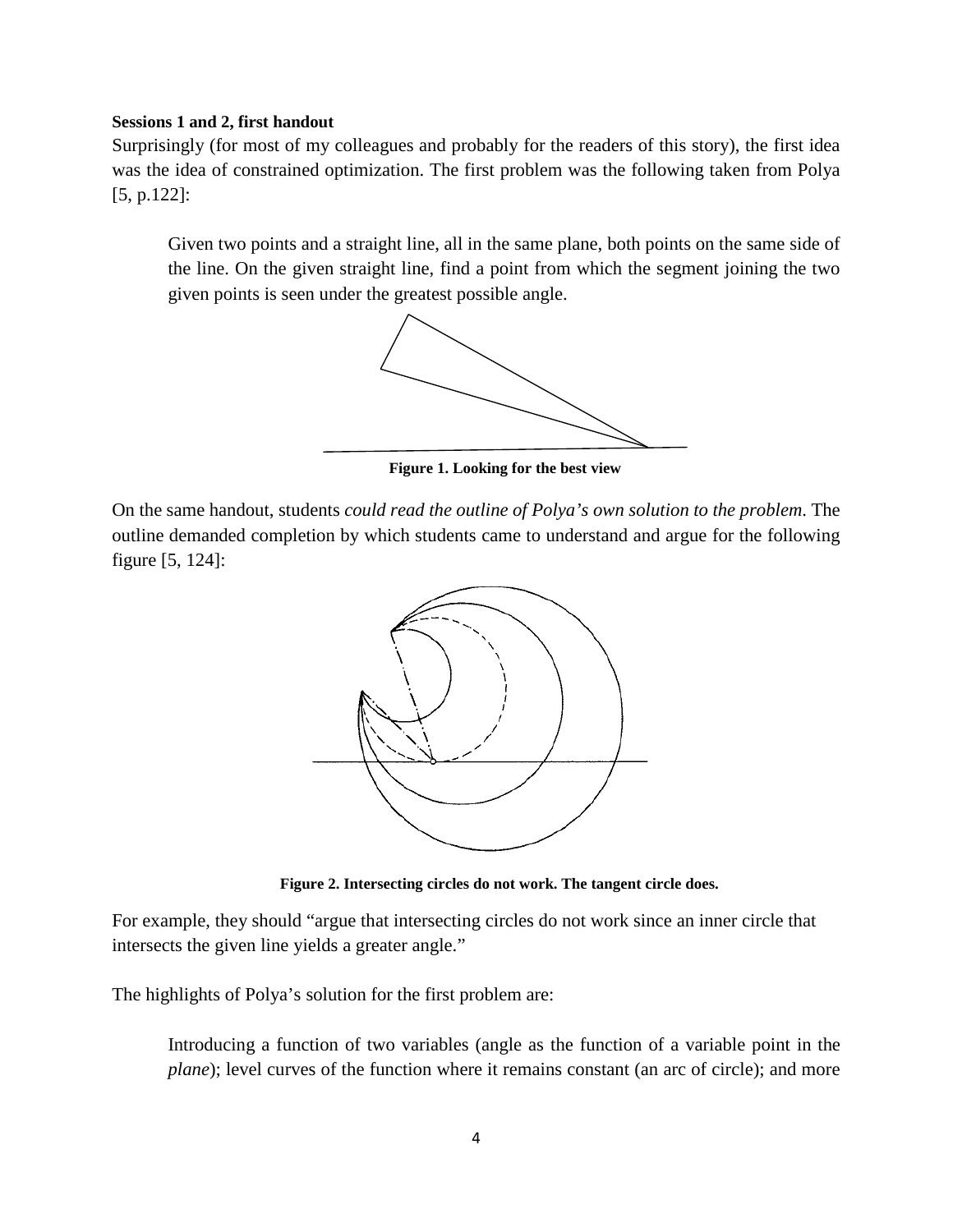importantly, the *pattern* of the tangent level curve: "*the maximum* (or the minimum) *can NOT be attained at a point where the prescribed path crosses a level curve*." [5, p.124]

The next step of the story was varying the context in which students had to apply the same pattern, or, it is better to say, to see it as a pattern! Thus there were some exercises to do so, for example:

On a given straight line find the point which is at the minimum distance from a given point. [5, p.125]

Find the maximum of the area of a triangle inscribed in a given circle and having a given segment AB as its base.

Then the term "level curve" had been used where students had to draw the level curves of some context-free two variable functions alongside the graph of the functions, for example:

$$
f(x,y) = x^2 + y^2
$$
,  $f(x,y) = \sqrt{4 - x^2 - y^2}$ ,  $f(x,y) = -y^2$ ,  $f(x,y) = 3y$ 

So far, the level curves could be freely spaced by students. Thus the functions above were also to show some similarly looking contour diagrams representing functions of quite different nature. The first session set the scene for the next sessions up to the formal machinery of Lagrange multipliers. Now we were ready to formalize the ideas of the first session step by step. We tackled the idea of *steepness* in the next session.

## **Session 3, second handout**

Here we had a tangled web of different problems embodying different ideas. The first problem was about a mathematical ant on the surface  $f(x, y) = x^2 + y^2$ . The decisive step was to relate the "actual path" of the ant to the direction it moves. Here is the first problem of the second handout.

#### **Steepness**

- 1.  $f(x, y) = x^2 + y^2$ .
- a) Sketch the surface  $z = f(x, y)$  in xyz-space.
- b) Sketch the level curves of the function for  $z = 0,1,2,3,4$ .
- c) Imagine a mathematical ant is on the surface at the point where  $x = 1$ ,  $y = 1$ . Plot the place of the ant on the surface. Your ant moves on the surface in the direction determined by you on the topographic map. Draw the "actual path" of the ant in each of the following directions from (1,1).
	- i. In the direction of the vector  $\hat{i}$ ,
	- ii. In the direction of the vector  $\hat{i}$ ,
	- iii. The direction in which the height of the ant from  $xy$ -plane increases fastest (the actual path of the ant upward has the highest slope),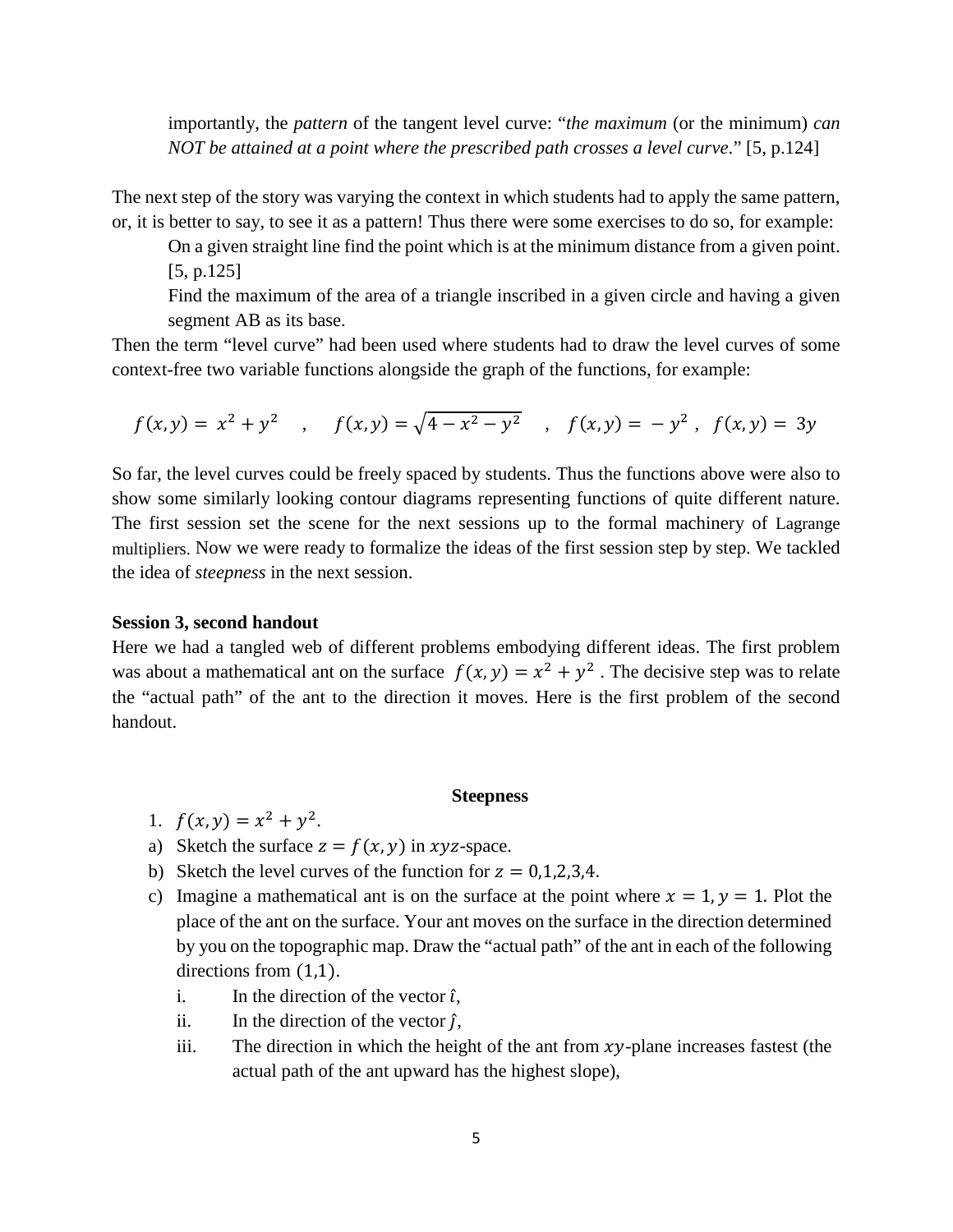- iv. The direction in which the height of the ant from  $xy$ -plane decreases fastest (the actual path of the ant downward has the highest slope),
- v. The direction in which the height of the ant from  $xy$ -plane remains constant.
- d) Choose an arbitrary point  $(x_0, y_0)$  on one of the level curves of the topographic map. Draw the vectors (iii), (iv), and (v) from  $(x_0, y_0)$ . Find each vector in terms of  $x_0$  and  $y_0$ .
- e) Sketch the **vector field** determined by (iii). To do so, choose several points on the level curves of the function and draw the vector (iii).

So far, *the length of the vectors was in the background*. The next two questions brought this feature to the fore:

f) Discuss whether the length of the vectors of the vector field is in agreement with what you are expecting from differences in slope at different points of the surface; if not (I hope so!), re-draw the vector field. Answer the next question after this one!

And finally, based on *the pattern* of the vectors of the vector field, the vector at the point (0, 0) should be found and interpreted.

g) What happens at the point  $(0, 0)$ ? Explain.

As usual, after the first problem of the handout there were some exercises on different aspects of the problem. Some of the exercises were just a repetition of the main problem:

2.  $g(x, y) = 4 - x^2 - y^2$ . The same questions as Problem 1!

Some of the exercises added new aspects:

- 3.  $z = 2 + \frac{1}{2}x y$ .
- a) Your mathematical ant is on the plane at the point where  $x = 2$ ,  $y = 1$ . Determine the slope of the path of your ant in each of the following directions.

$$
\hat{i} \qquad , \quad \hat{j} \qquad , \quad \hat{i} + 2\hat{j}
$$

b) Do you agree that "a plane has a constant slope"? Discuss.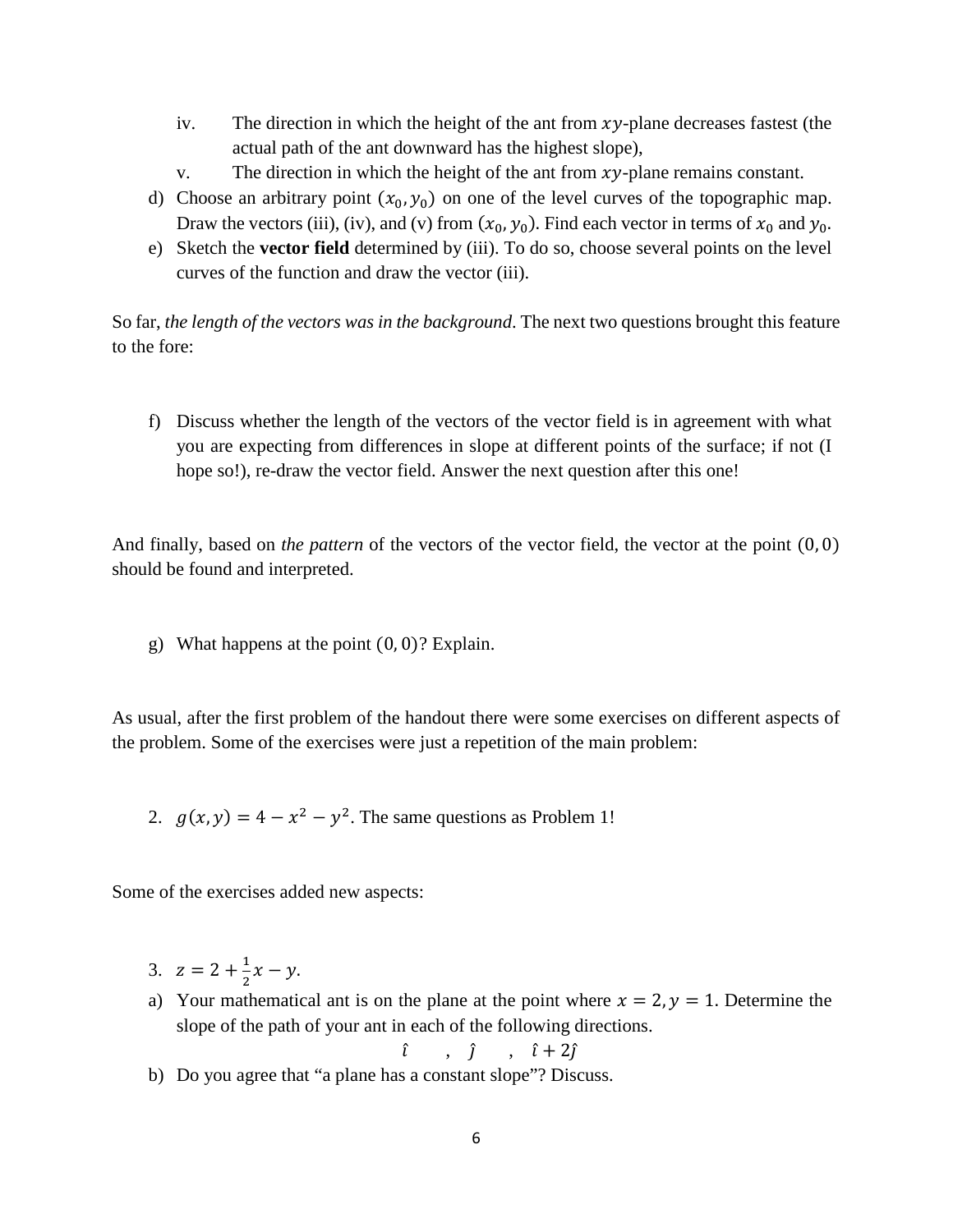- c) Sketch the level curves of the function. On the same plane, sketch the vector field representing the direction of steepest ascent at each point.
- 4.  $f(x, y) = x^2 y^2$ . Sketch the level curves. *Geometrically* determine the direction of the fastest increase of the function. Find it in terms of  $x$  and  $y$ . You are advised to find a vector that is tangent to one of the level curves at an arbitrary point first! If you decide to use my advice, you can also use implicit differentiation!

Now students could *guess* the direction of the fastest increase and justify their guess:

5.  $f(x, y) = xy$ . Guess the direction of the fastest increase of the function. Justify your guess. You may use my advice!

The biggest step appeared in the last question of session 3 where students needed to find the minimum distance from the origin to a given plane. They could only solve this problem by putting together all the ideas from sessions 1, 2 and 3.

- 6. Find the minimum distance from the origin to a point on the plane  $x + y + z = 1$ . You are advised to put together all the ideas you have learned so far! Here is a list:
- a) Generalize Polya's idea for finding the minimum distance of a point from a line.
- b) Algebraically describe the function that you need to minimize.
- c) Give an interpretation of the tangency of two surfaces in terms of the vectors perpendicular to each surface.
- d) Find the perpendicular vectors by generalizing the ideas just developed in the current session.

To solve Problem 6, students needed to work with level surfaces. Also notice that through this session the focus was on the direction of the vectors, not their magnitude. Thus, more often than not, the perpendicular vectors were just a multiple of the gradient vectors (that had not been introduced yet). Now we were ready to calculate steepness in the next session.

## **Session 4, third handout**

The first problem of this session was to guide students to calculate a slope for a given surface at a given point and in certain directions.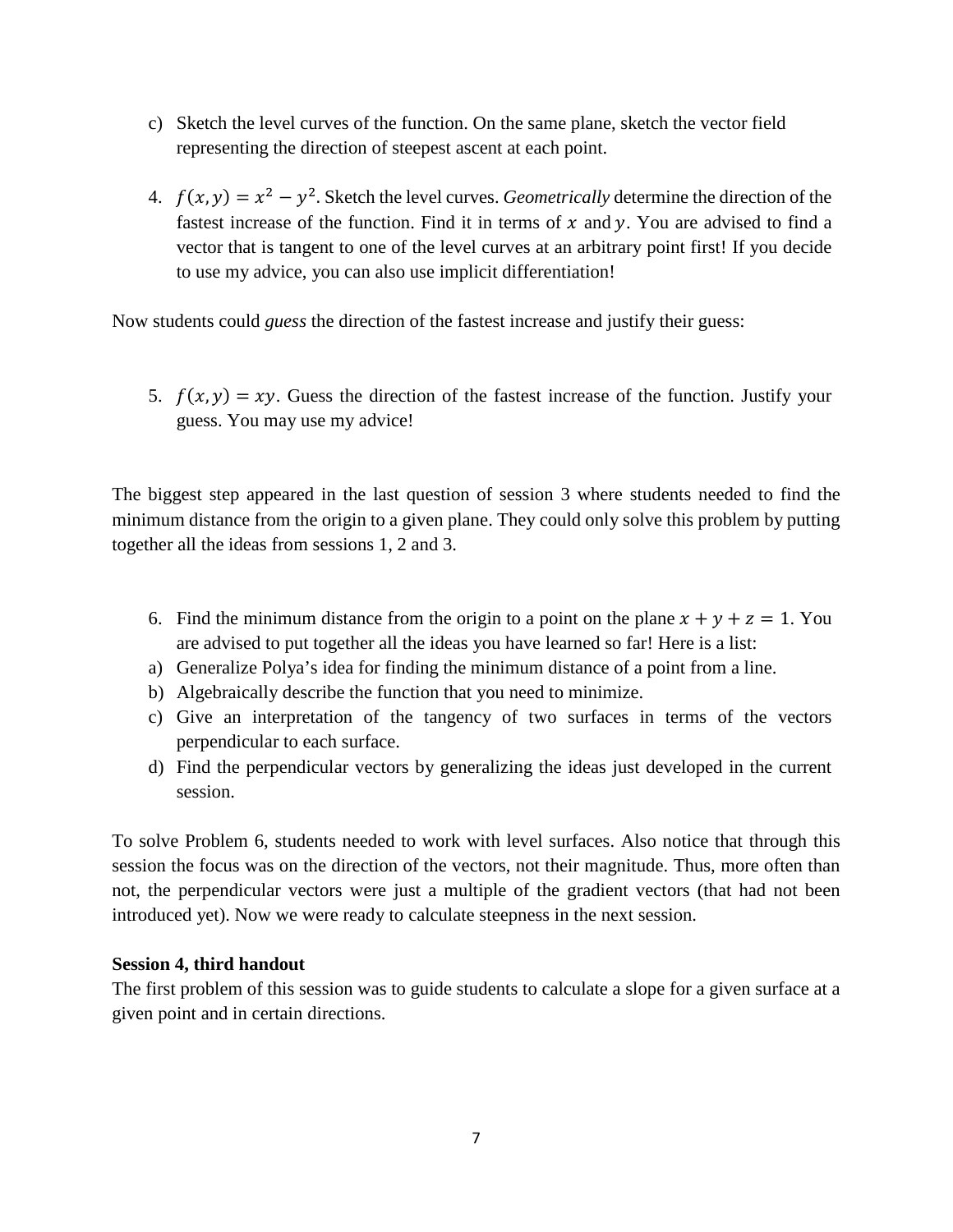1.  $z = f(x, y) = 9 - x^2 - y^2$ .

You start to move on the surface from  $(1,2)$  and in the direction  $\hat{\iota}$ .

- a) Show the direction and the path of the move on the figure.
- b) We can find a *parametric equation* for the path as follows:

$$
(x(t), y(t)) = (1,2) + t(1,0); \text{ thus } x(t) = \dots, \ny(t) = \dots, \text{ and } z(t) = f(x(t), y(t)).
$$

c) On the figure above, interpret  $z(t)$ . Using  $z(t)$ , find the rate of change of z when you move in the direction  $\hat{i}$  from (1,2).

Then students were led to realize that if they want to have a meaningful quantity that is in agreement with what they expect intuitively from the magnitude of slope at different points of the surface, they should take the magnitude of the specified direction into consideration. Meanwhile, they also found the rate of change of the given function in an arbitrary direction from an arbitrary point.

2. Suppose you use the vector (2,0) instead of (1,0) to find a parametric equation for the path above. Thus

$$
(x(t), y(t)) = (1,2) + t(2,0)
$$
  
  $x(t) = \cdots$ ,  $y(t) = \cdots$ , and  $z(t) = \cdots$ .

- a) First convince yourself this is indeed a parametric equation for the same path!
- b) Calculate  $z'(0)$ .
- c) Notice that the number you have found is different from the number you have found in Problem 1. What does this difference mean? If you decide to choose one of these numbers as the "slope" of the path at (1,2,4), which one do you choose? Why?
- 3. Find the rate of change of z when you move in the direction  $\hat{d} = a\hat{i} + b\hat{j}$  from  $(x_0, y_0)$ .
- 4. Choose two points P and Q on the surface, and two directions  $\hat{d}_1$  and  $\hat{d}_2$  in a way that when you move in the direction  $\hat{d}_1$  from P the "slope" of your path is bigger than when you move in the direction  $\hat{d}_2$  from Q. Now multiply  $\hat{d}_2$  by a number; use the formula found in Problem 3 and find something counter-intuitive.

*The moral result*: to give meaning to the slope (the number we assign to it) at a given point and in the direction of the vector  $\hat{d}$ , we have to take the length of  $\hat{d}$  constant. I hope you are convinced that the length we need is equal to 1. From now on, whenever we use "the direction of the vector" we mean a unit vector showing the "direction" of the vector!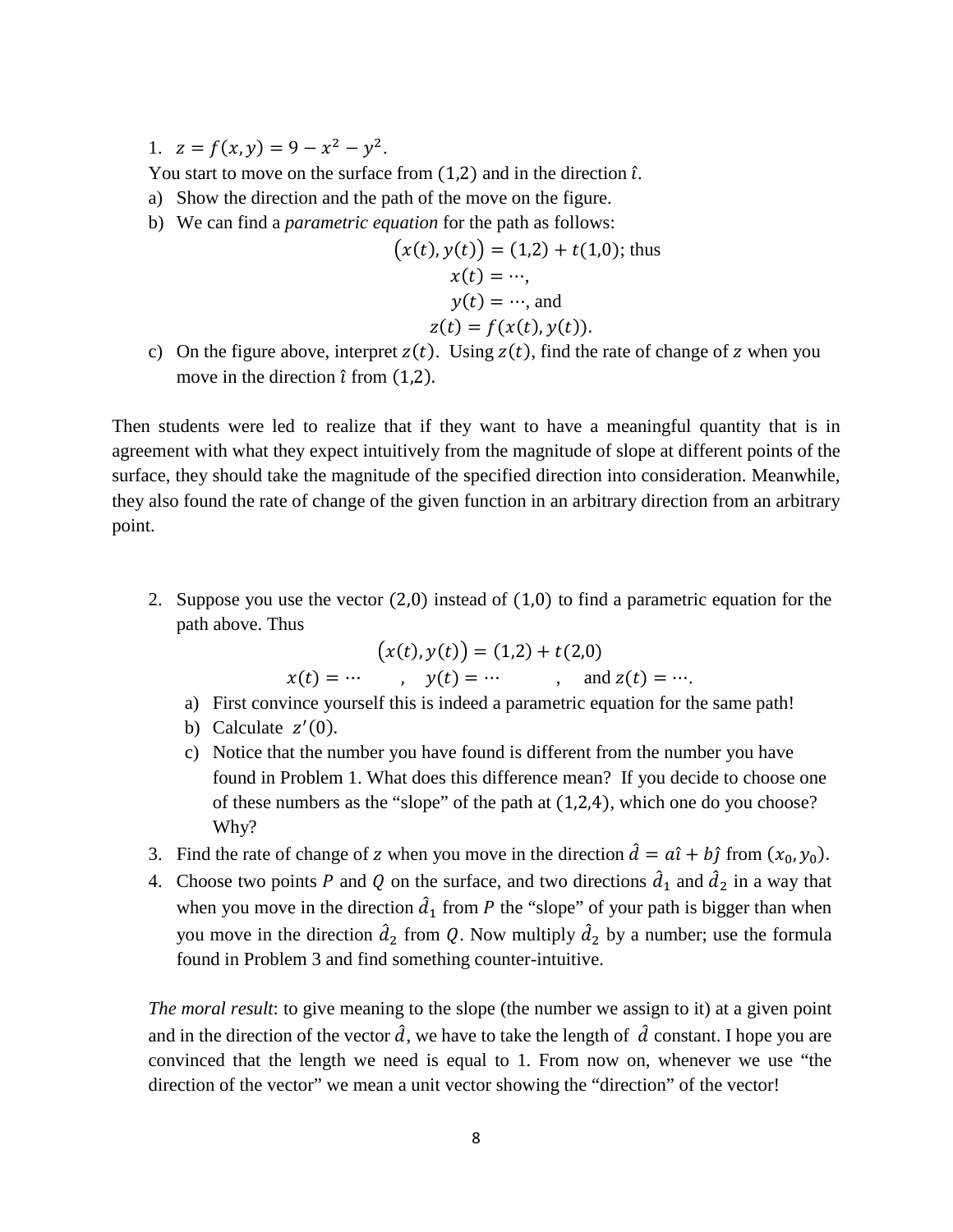Then students were advised to write the answer of Problem 3 as a dot product. This form enabled them to argue about what the *fixed vector* of the dot product represents. I had not introduced the gradient vector yet, nor the formal definition of directional derivative! It was to introduce in the next session.

5. You can write your answer to Problem 3 as a dot product:

$$
(-2x_0, -2y_0). (a, b)
$$

- a) Use the properties of dot product to find the direction of the fastest increase of  $f$  at the point  $(x_0, y_0)$ .
- b) What is the rate of increase of  $f$  in that direction?
- c) On the graph of  $f$ , show the path you move in that direction.
- d) Sketch some of the level curves of the function. On the same plane, sketch a vector field representing the information of (a) and (b) together.

#### **Sessions 5 and 6, fourth handout**

So far, we had many geometrical ideas and some calculations done on the given functions. Now we were ready to do the same calculations on a general two variable function in order to draw out some general formulae and to *name* the concepts already experienced in previous sessions, namely, the partial derivative, gradient, and directional derivative in the plane. Thus the first parts of sessions 5 and 6 were to introduce some names and notations, and the second parts were to do some exercises using the new names and notations; mainly these exercises were quite similar to the problems of the previous sessions. In particular, the last question brought students back to sessions 1 and 2, and made them ready for the algebraic form of the Lagrange multipliers that was about to be introduced in the next session. The following is a snapshot of these two sessions.

7.  $z = f(x, y)$ . We move in direction  $\hat{d} = a\hat{i} + b\hat{j}$  from  $(x_0, y_0)$ . Use the same method as Problem 3 of the third handout to find the rate of change of f.

Hint: you come to the following limit:

$$
\lim_{t \to 0} \frac{f(x_0 + ta, y_0 + tb) - f(x_0, y_0)}{t};
$$

rewrite it in the following form and continue:

$$
\lim_{t\to 0}\frac{f(x_0+ta,y_0+tb)-f(x_0,y_0+tb)+f(x_0,y_0+tb)-f(x_0,y_0)}{t}.
$$

8. You can write your answer to Problem 3 as a dot product:

$$
(f_x(x_0, y_0), f_y(x_0, y_0)) \cdot (a, b).
$$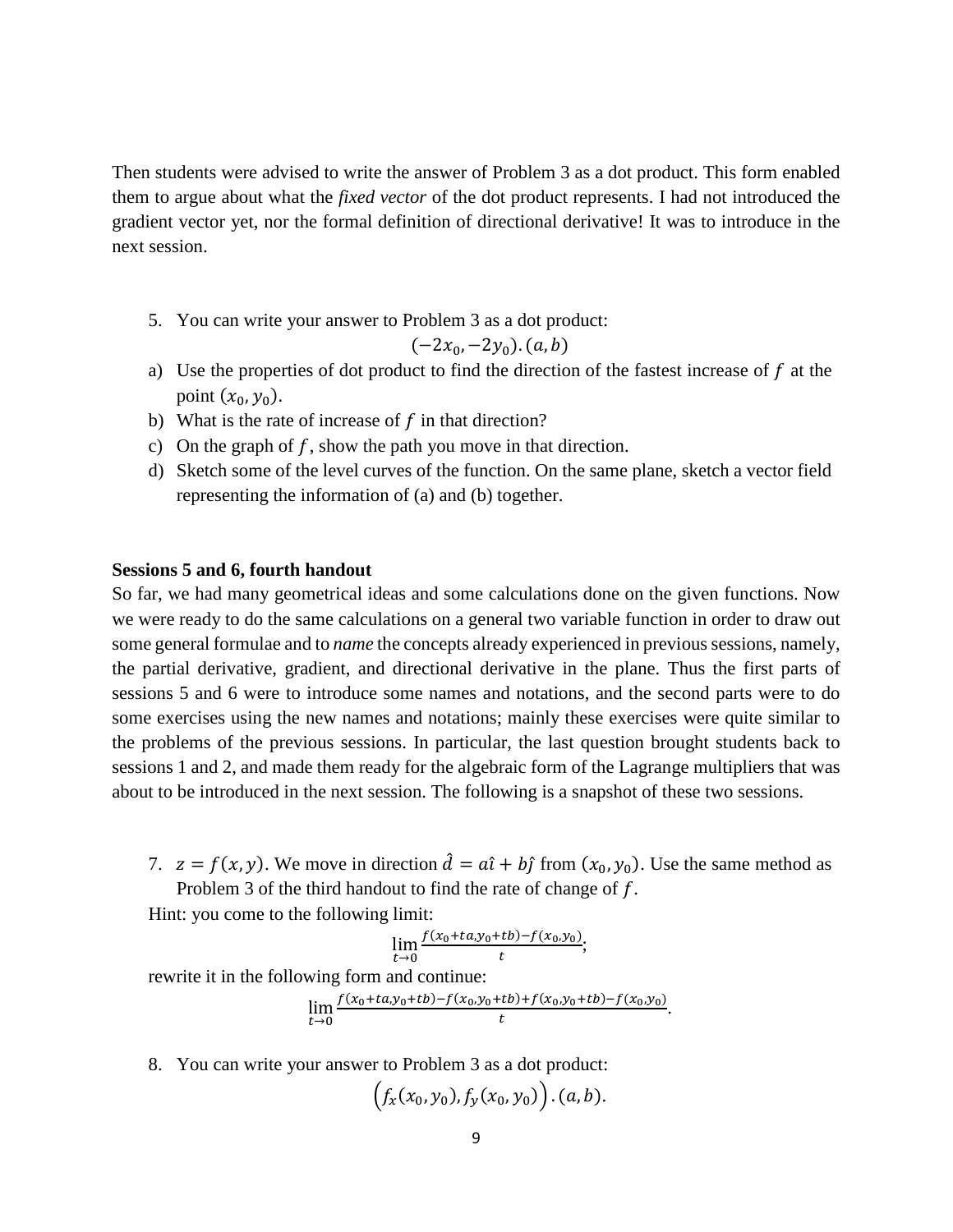Use the properties of dot product to find the direction of the fastest increase of  $f$  at the point  $(x_0, y_0)$ .

**DEFINITION** If  $z = f(x, y)$  is a function of two variables, the vector  $\left(\frac{\partial z}{\partial x}, \frac{\partial z}{\partial y}\right)$  is called the *gradient* of  $f$  and is denoted by  $\nabla f$ .

9. Use  $\nabla f$  to rewrite the formula found in Problem 7(or 8).

## **Session 7, fifth handout**

In this session I just named, and students just formulated what we had experienced and worked with from the very first sessions, i.e. the idea of Lagrange multipliers.

From the first session on, you have thought of and worked with the main idea of this session. What we do now is just to name it officially and to formalize it with the gradient vector!

**Goal.** Finding extreme values (maximum or minimum) of a two variables function  $f(x, y)$ *subject to* a given relation between  $x$  and  $y$ .

- 1. Suppose that the equality constraint  $g(x, y) = c$  shows the relation between x and y. Use the following figure to argue that if f has an extreme value at  $(x_0, y_0)$  then the level curve of f through  $(x_0, y_0)$  is tangent to the given constraint at  $(x_0, y_0)$ .
- 2. Think of  $g(x, y) = c$  as one of the level curves of  $g(x, y)$ . Read the tangency of the level curves of  $f$  and  $g$  in the following equation!

$$
\nabla f(x_0, y_0) = \lambda \nabla g(x_0, y_0)
$$

We can use the equation above to find the constrained extreme values of  $f(x, y)$ . This is called the *method of Lagrange multipliers*.

Then, as usual we had some problems on this old idea but new machinery. The fifth handout brought the first problem cycle of the course to an end. The story proceeded with problem cycles, cycle by cycle to the end of the course. Each cycle was meaningfully linked to the previous cycles; it also planted seeds of new ideas. The next handout, though simple looking, was the link between the first cycle and the rest of the course.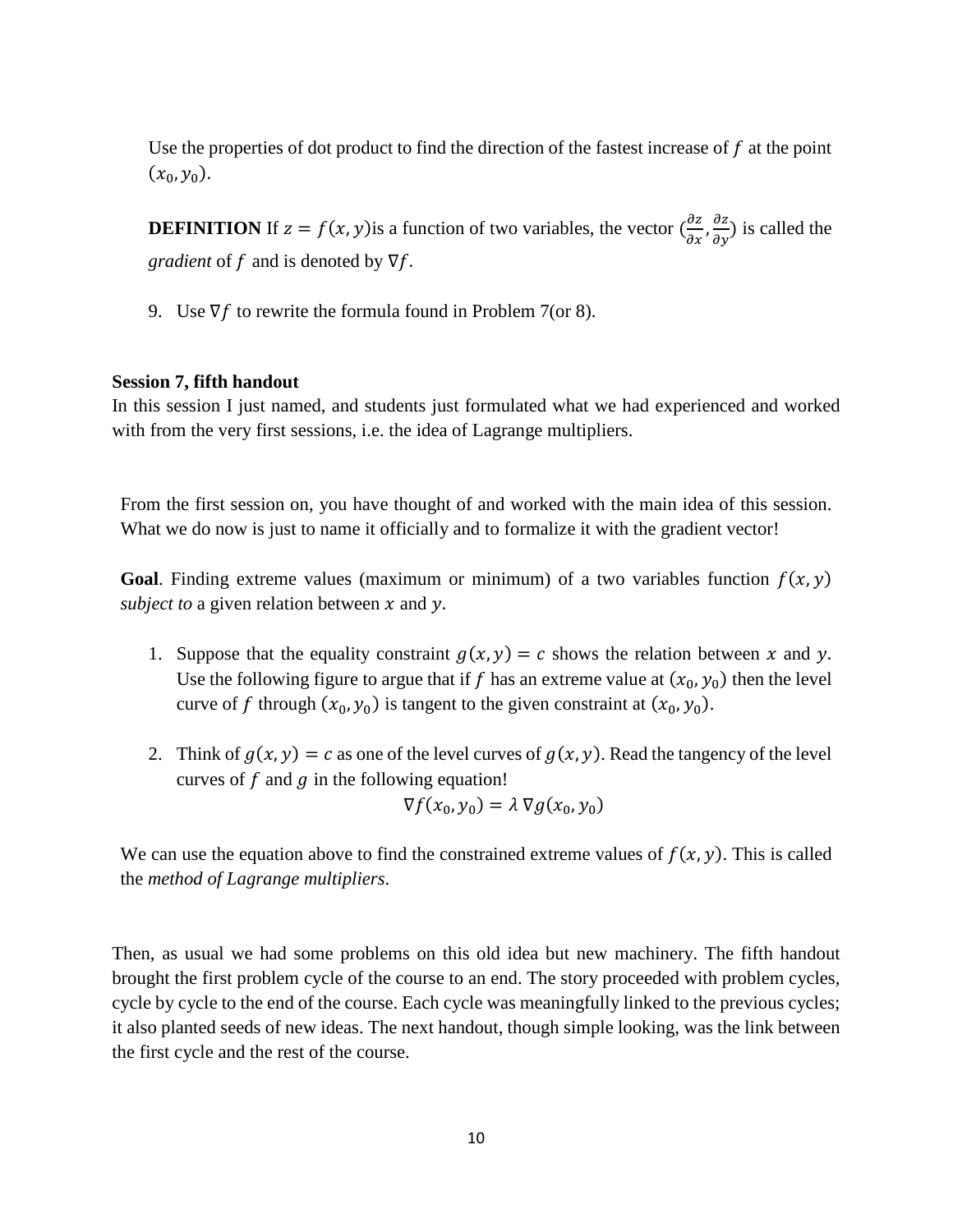#### **Session 8, sixth handout**

So far, students had computed the gradients of several two-variable functions. Now they were faced with the reverse problem of finding a function which has a given vector field as its gradient. This new problem first appeared in the middle of one other problem: the problem of finding a family of curves orthogonal to the level curves of a given function. The plan was to find the vector field of the vectors tangent to the level curves and then find a function with that vector field as its gradient. The level curves of this newly found function would be the family of curves we were looking for. On a first glance, this is just a problem in which some of the previous ideas nicely link to each other. However, considering that the plan works for a function like  $f(x, y) = x^2 - y^2$ , but does not work for a function like  $f(x, y) = x^2 + y^2$ , the main question is where the plan fails and why. This opened the door to the second part of the course, i.e. *vector calculus*.

## **6. THE COURSE STRUCTURE, RULES AND RESULTS**

As mentioned above, each session started with administering the handouts. Usually there was no oral explanation since students were to find the link between the materials of the sessions. Indeed, one part of students' assessment was to write a two page essay about the conceptual story of the course.

In each session, the instructor and two of his assistants walked among students to answer their questions and helped them to go through the problems if they needed such help. At the end of the session, each individual student should give his or her written solutions to the instructor, though many of them had worked together during the session. The collected solutions were marked by the instructor and his assistants and were brought back to the students usually one week after the session. A third assistant provided the solutions of the problems of each session and put them on the homepage of the course, usually one week after the session. This gave students the correct answer as well as the intended standard of writing their work. Indeed, this was very important; it was like we wrote several textbooks for the course: some by students, and one by the instructor with a lag of one week. This was a great opportunity for students to make mistakes and to learn from them!

To a great extent, there was no way to follow the course but to participate in the class. Remember this was one of the goals of the course. There were many calculus textbooks out there, but it was hard to follow them since the course has its own unique story. Moreover, 25% of the students' final mark was due to their class-work handed in at the end of each session. Thus they had to participate in the class if they were looking for that 25%! There were also a midterm (20%), a final (50%) and 5% for writing the conceptual story of the course. Only 9 students failed the course; amazingly *none of them was a first-timer*! Students' results aside, students' reaction to the course as a whole is telling. For the first few sessions, they were all puzzled. They did not know what was going on since they expected me to "teach". Indeed, from time to time, one of them raised his or her hand, asking when I will start teaching! After a while, they got used to the idea, and started enjoying it or accepting it. The following excerpt written by one of the students is just an example of many similar comments about students' experience during the course: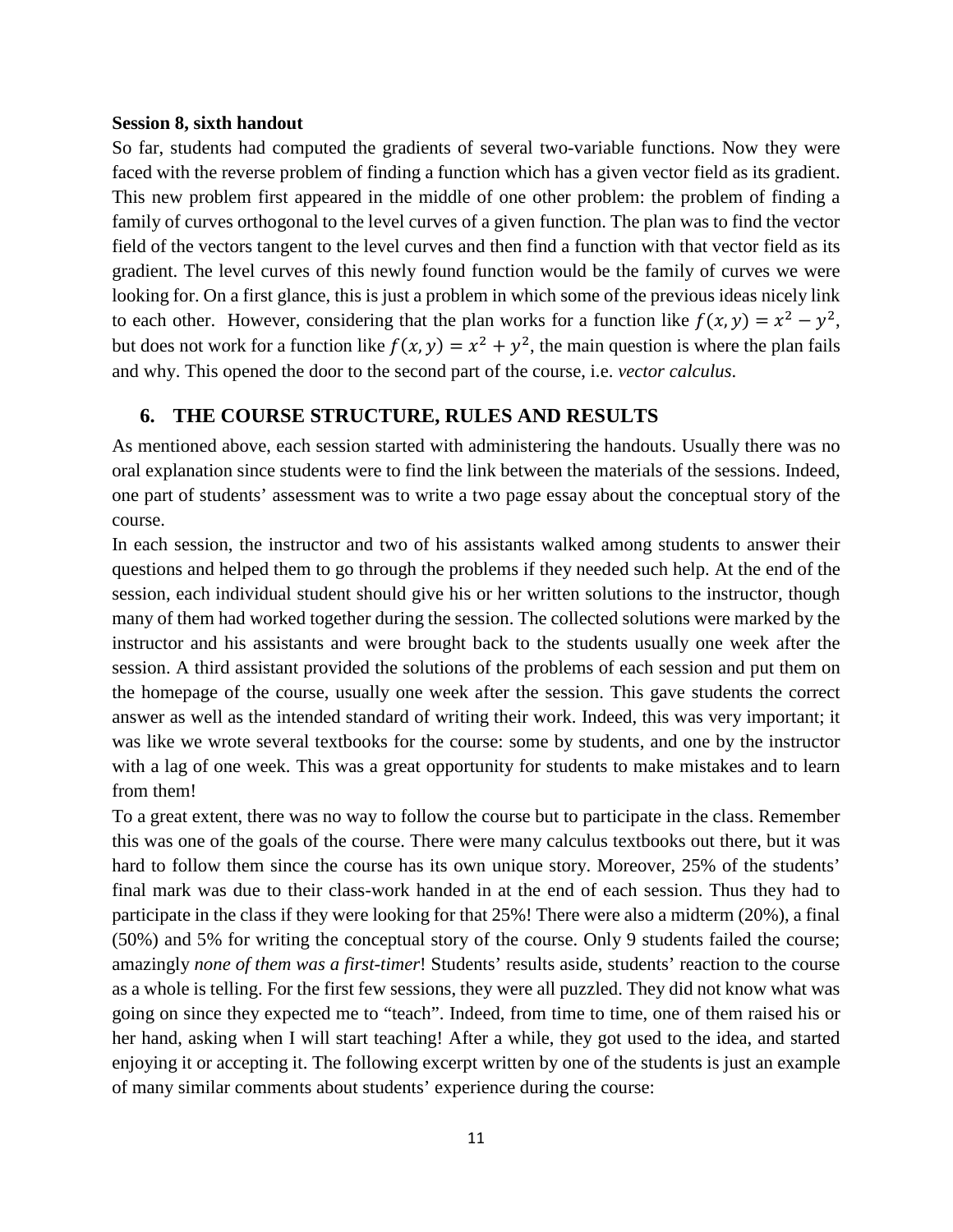It was very interesting since it seems that we were not learning anything new (that means, nothing new was ever told). But, in each session we were learning something new and we dealt with new concepts, though we weren't aware of it! At the end, suddenly we have realized that we had learned a lot, and it was because the materials of each session were presented by a series of problems that we should find their answers; as a matter of fact, it was like a thread in our own hand in which using what we knew we were answering what we were about to know (it is why that I am telling nothing new was ever taught since it seemed that we knew it all that we could answer the questions, but indeed the answers themselves were the new lessons.) I think this method could be called spontaneous learning; that means we were inclined to learn without noticing. And one feels that he or she has actually learned since he or she has experienced and has found what was about to learn.

The excerpt above could indeed be written by me! It is very surprising since I never discussed with students about the philosophy of the course in a direct manner. The excerpt also bring to the fore the other side of any pedagogy, i.e. learning.

# **7 THE NATURE OF LEARNING AND FINAL COMMENTS**

Any particular view of teaching builds on and reflects a particular view of learning. The kind of teaching that I adhered to is no exception. The two principles of teaching (i.e. building a relevance structure and employing the architecture of variation) underlay the instructional design of the course. The design was to bring about better learning where it is believed that "learning proceeds from a vague undifferentiated whole to a differentiated and integrated structure of ordered parts." [4, p.138] But, the design had two major issues, both somehow interwoven with the design.

The first issue was about the unintended aspects of the problems used. Consider that more often than not students do not see what you want them to see; sometimes they see more, sometimes they see less. Also consider that each problem could bring about different aspects: some intended, some unintended.

Indeed, there is no way to avoid these phenomena. We should just face them knowingly. For example, consider the "ant problem" where an ant moves on the surface  $z = x^2 + y^2$  and the problem is to find the direction in which the height of the ant from  $xy$ -plane increases fastest. The vectors are perpendicular to the level curves, and they are also radial vectors. But the latter aspect is not what you want your students to see if you are interested in drawing the former aspect out. However, they see it, and if this is the first problem of this kind that they deal with, they *learn* it as such for a while.

This is a well-known phenomenon, and as it was mentioned, there is no way to avoid it in such an instructional design. However, it is important to mention that it is not necessarily undesirable and indeed the instructor could take full advantage of it since it suggests applying a variation to "something that might otherwise be fixed, taken for granted". [4, p.185] Thus it is quite in